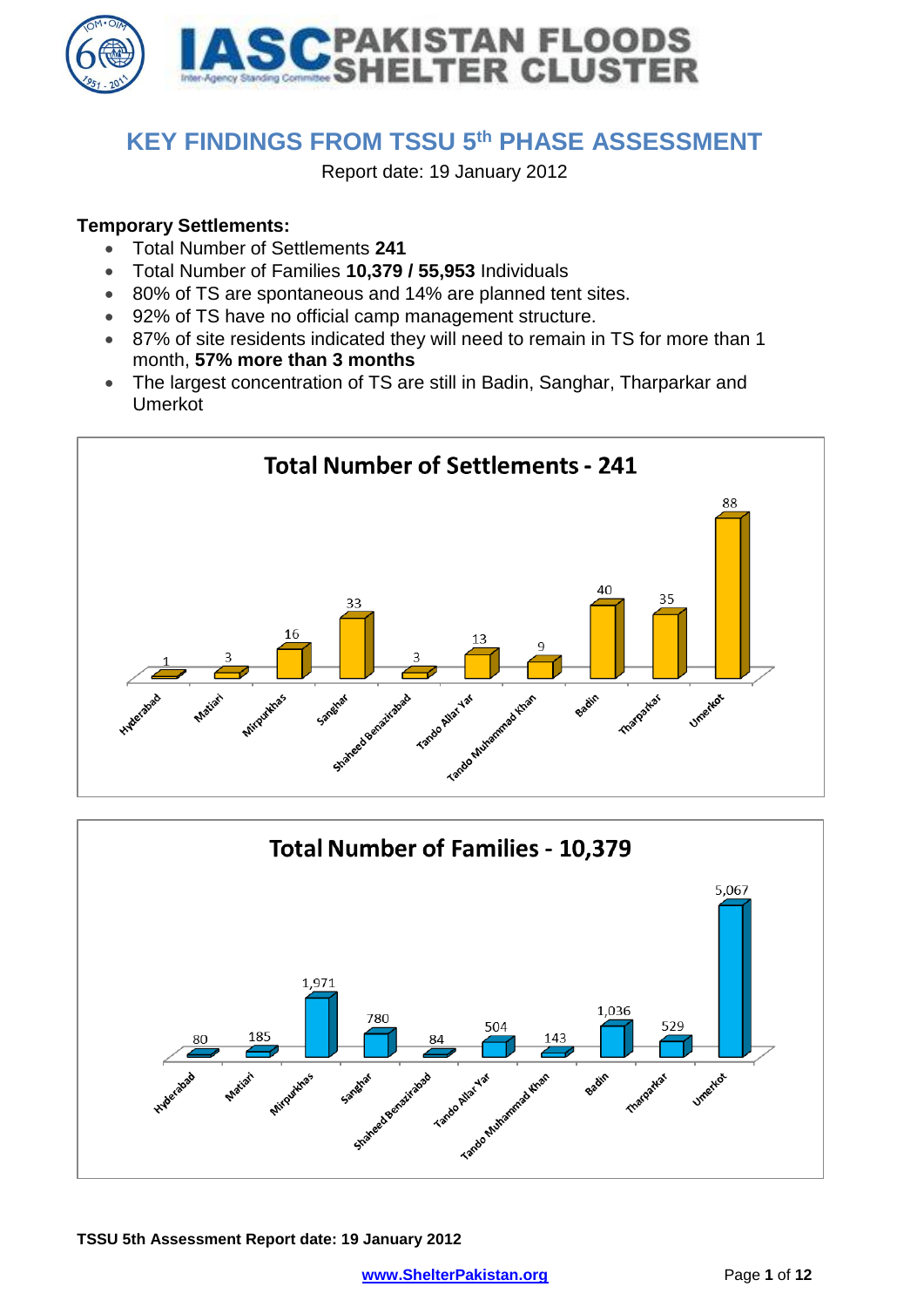



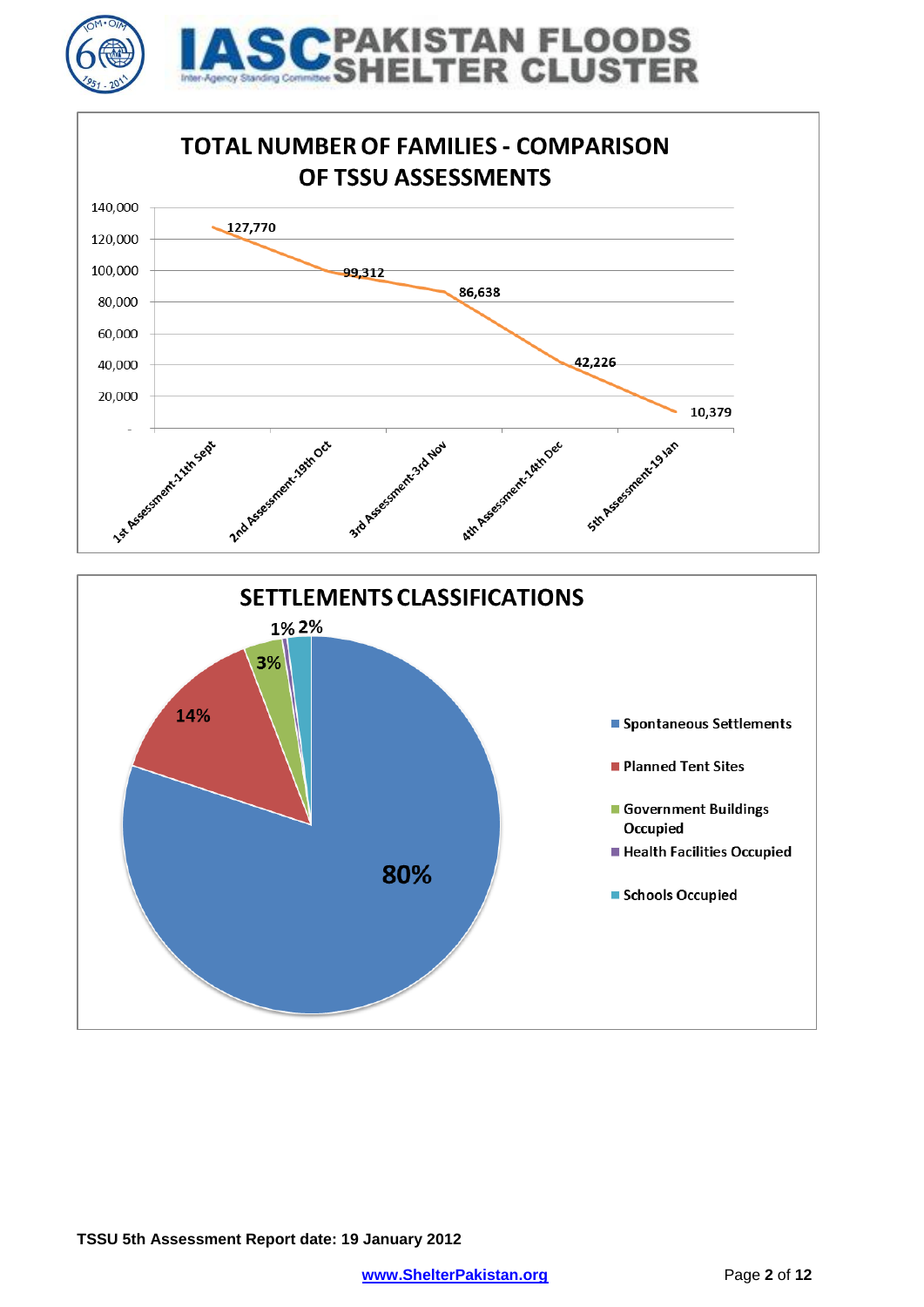





## **Protection:**

- 42% of women and children feel unsafe in the TS:
	- o 21% Wild animals and snakes
	- o 34% Lack of light at night
	- o 24% Shelter shared with other families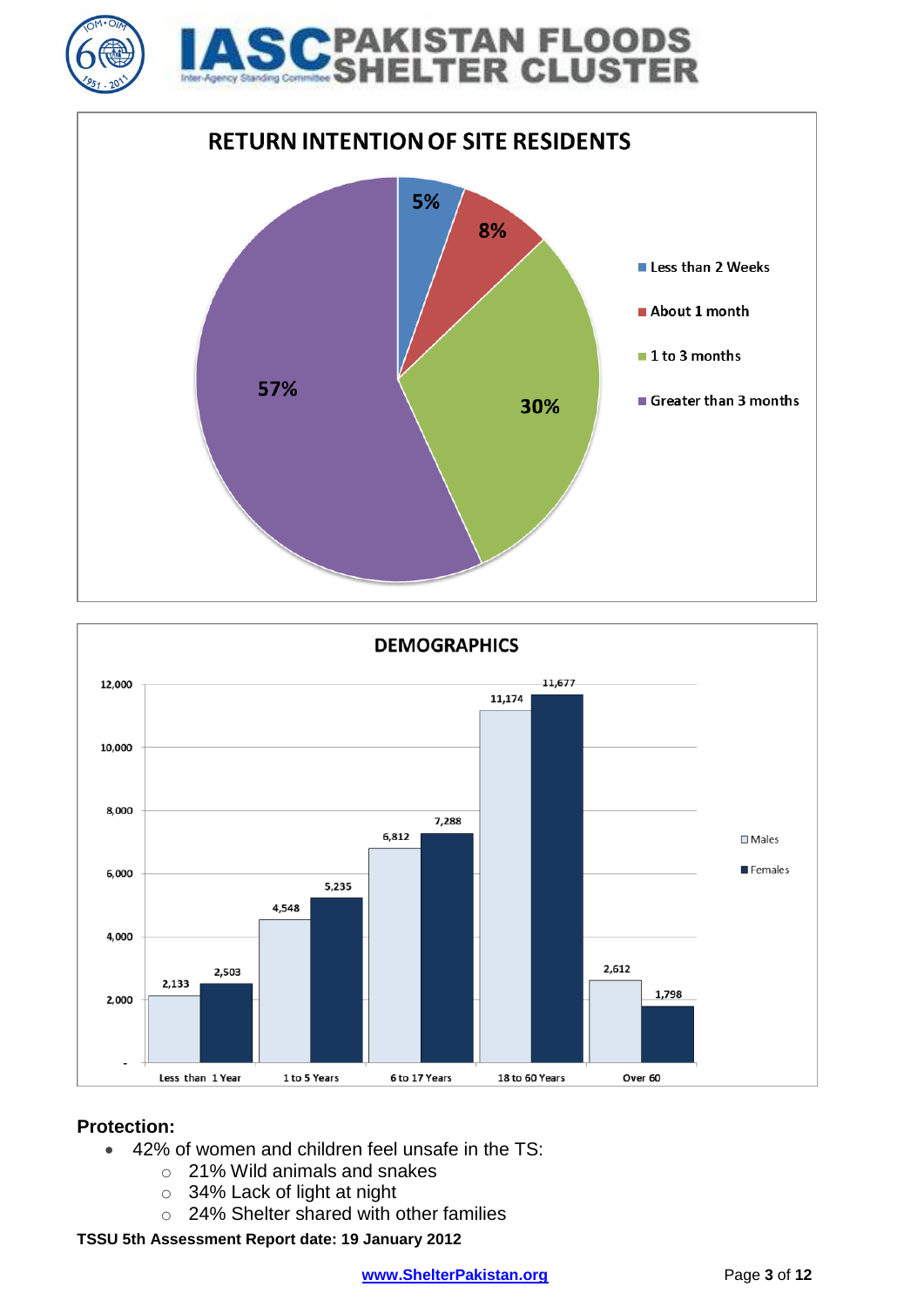

- o 22% Loss of hijab or personal cover
- o 27% Shelter has no secure door (i.e. open tent)
- 17% of families have no adult men at the site, due to economic reasons
- 42% of settlements indicated a lack of general clothing amongst site residents
- Only 7 TS reported friction within the site or with host communities



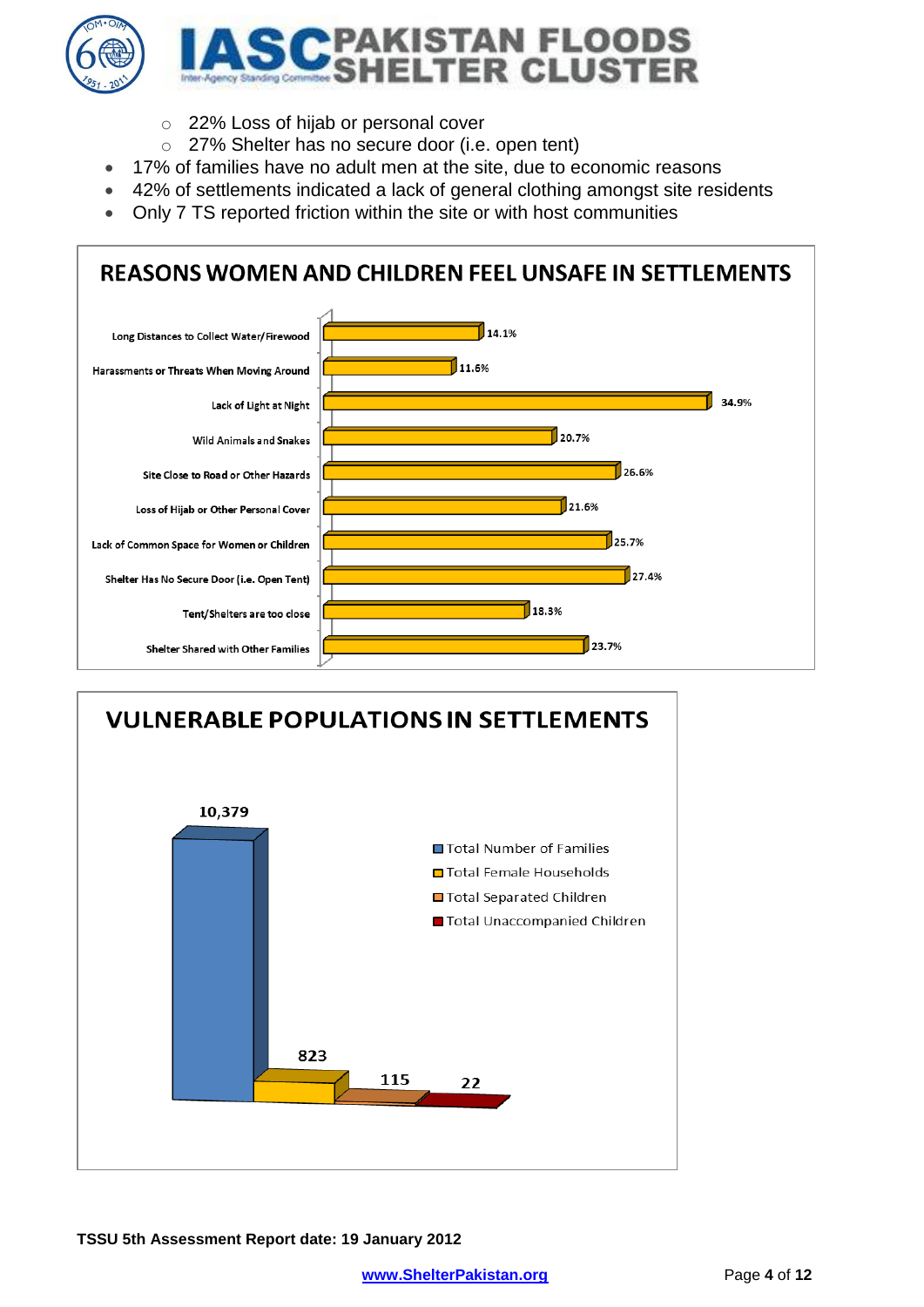

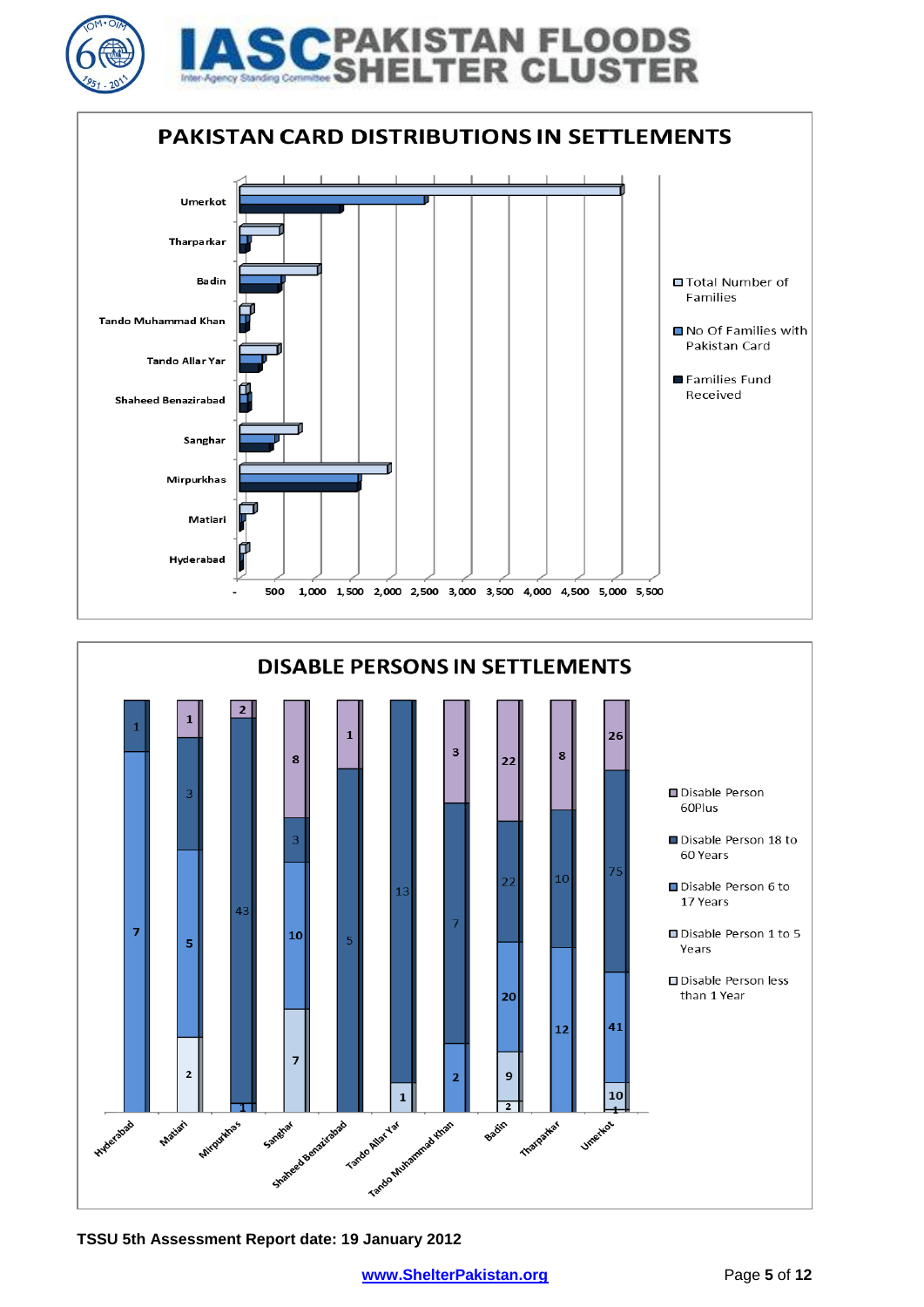

## **Emergency Shelter:**

- 65% of settlements still require plastic sheeting
- 63% of settlements still require blankets
- 96% of site residents indicated that their houses in the places of origin were fully damaged or destroyed. 4% indicated houses were partially damaged or destroyed.



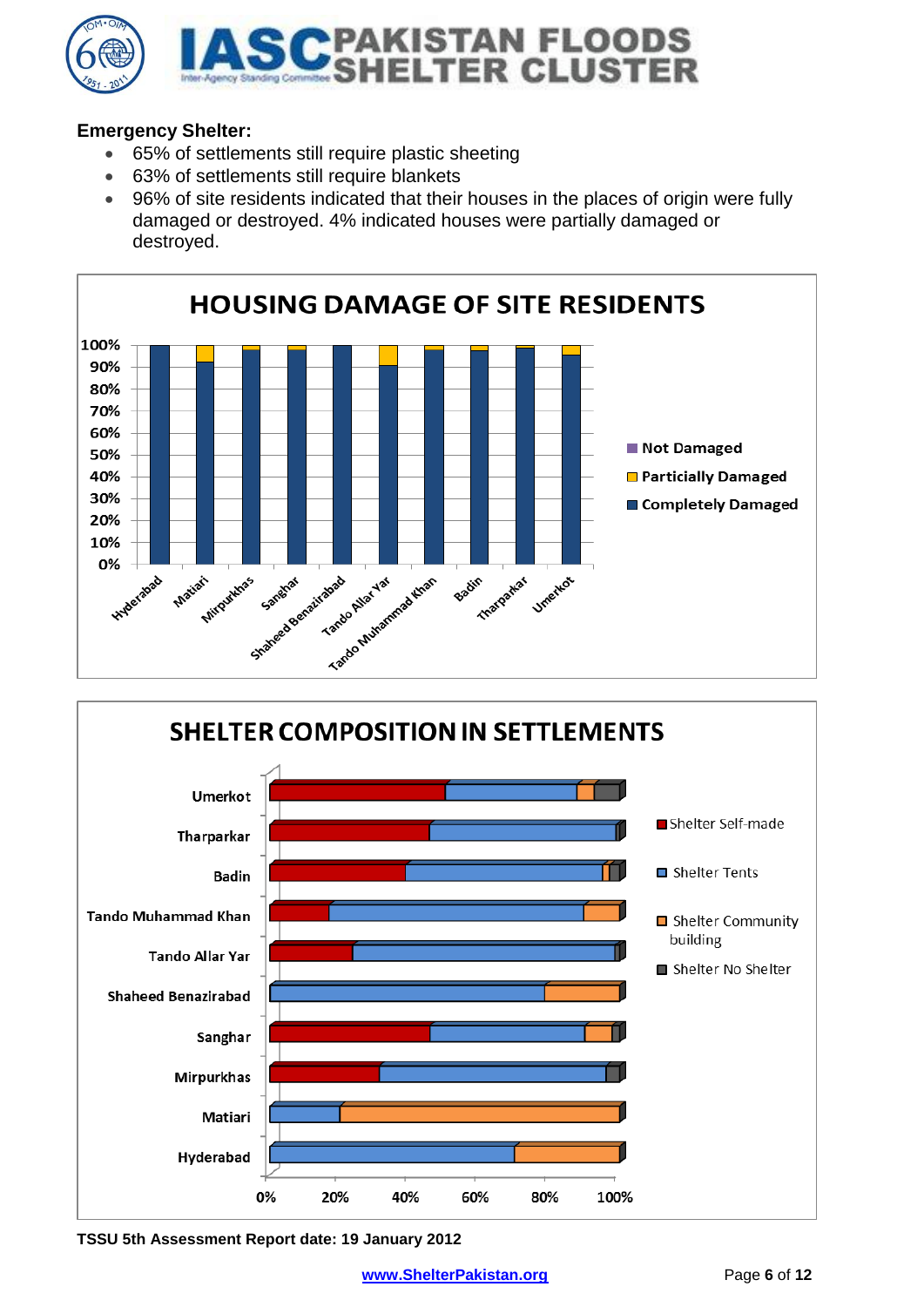



#### **Health:**

- 57% of TS reported cases of diarrhoea
- 36% of TS reported cases of air/water borne diseases
- 91% of TS reported cases of high fever
- 26% of TS reported cases of measles
- 11% of TS reported cases of respiratory infection
- 71% of TS reported shortage of medicine, equipment and consumables in health facilities
- 37% of TS reported unattended deliveries / child births
- 42% of TS are more than 3 kilometres away from the nearest health clinic

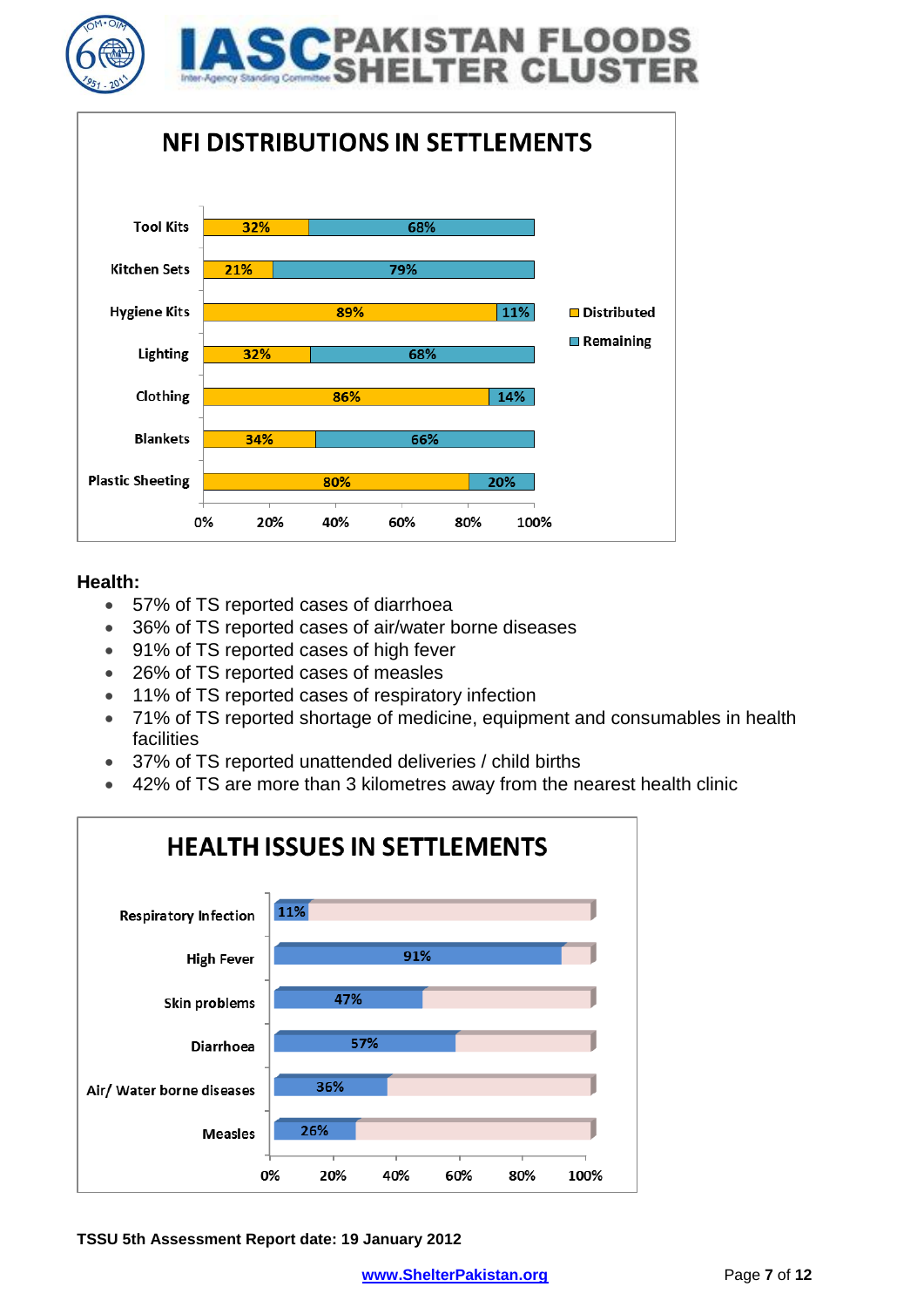



#### **WASH:**

- 73% of TS have hand pumps and 22% received water from tankers/bowsers
- 54% of TS have no latrines
- 30% of TS require residents to walk more than 30 minutes to get clean water
- Only 1% of TS reported having less than 5 litres of water per person, per day

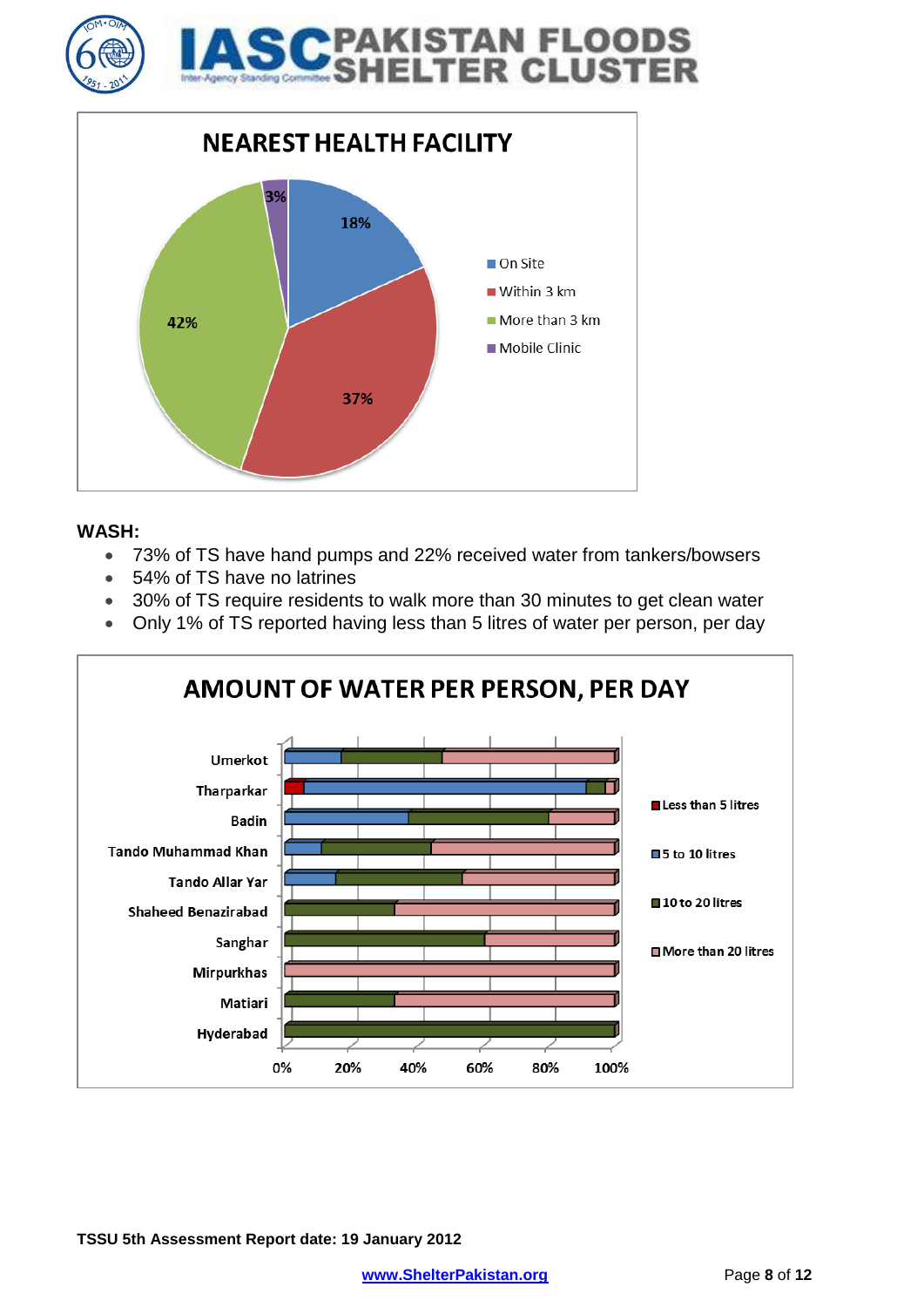





#### **Food and Nutrition:**

- 5% of TS have access to supplementary feeding
- 82% of TS residents buy their food with cash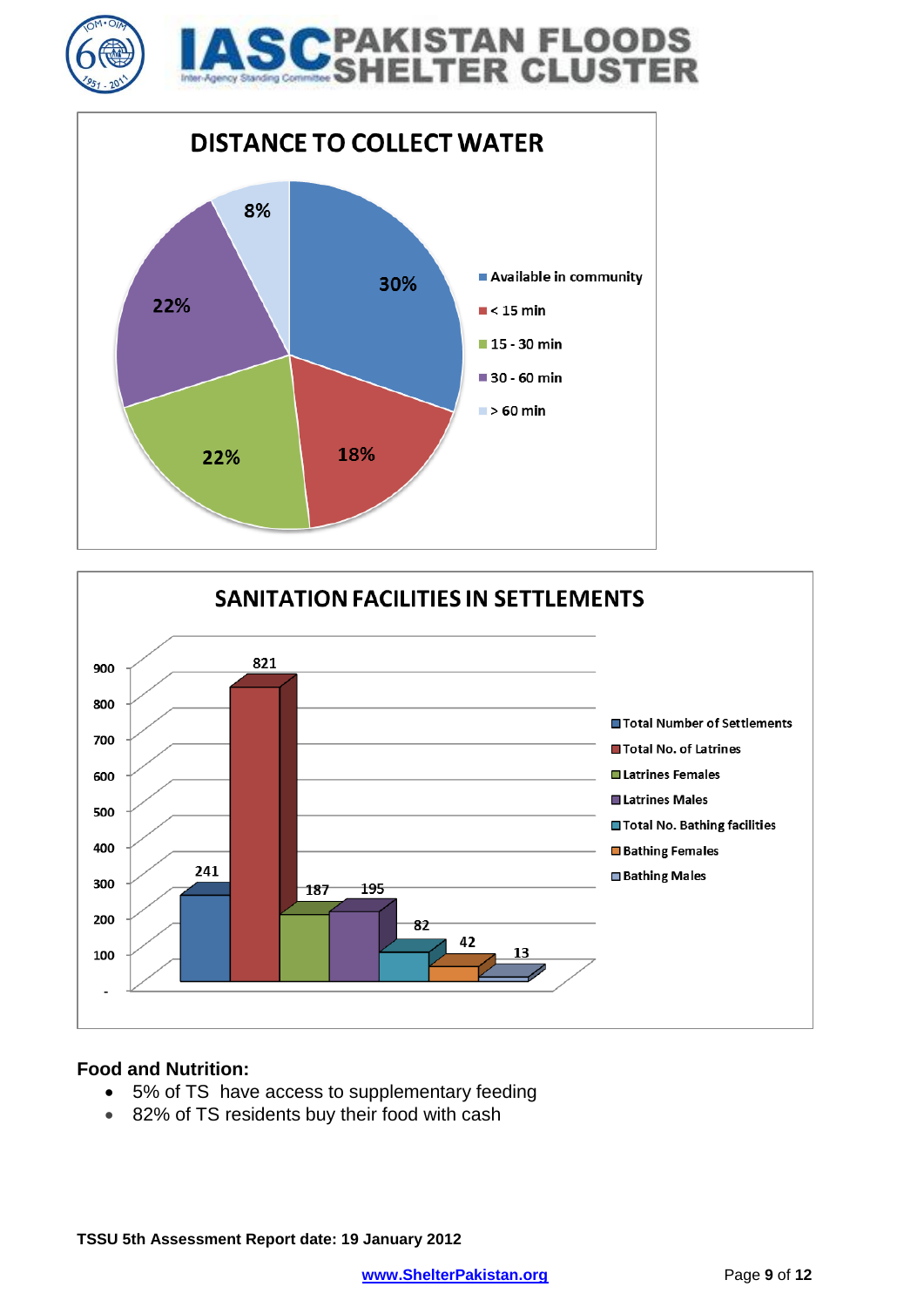



**ER CLUS'** 

#### **Livelihood:**

- 76% of TS residents have a source of income
- 75% of TS residents income is earned through daily labour

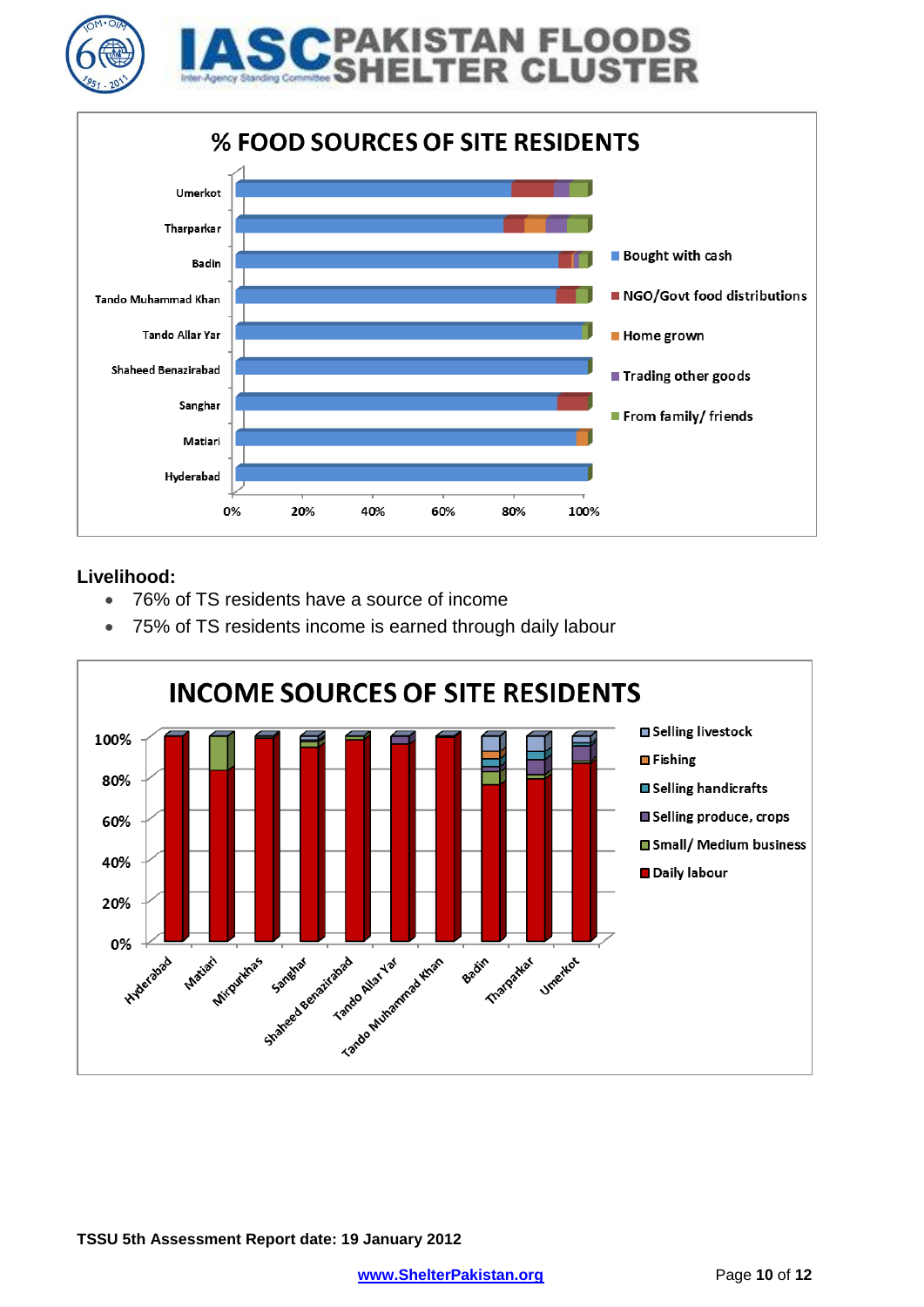



#### **Agriculture:**

ļ

- 85% of sites do not have sufficient feed for animals
- 33% of livestock living near the settlements have diseases



#### **Education:**

- Only 5 schools are currently occupied as temporary settlements
- 75 temporary learning centres (TLCs) were identified near the 241 temporary settlements that remain open